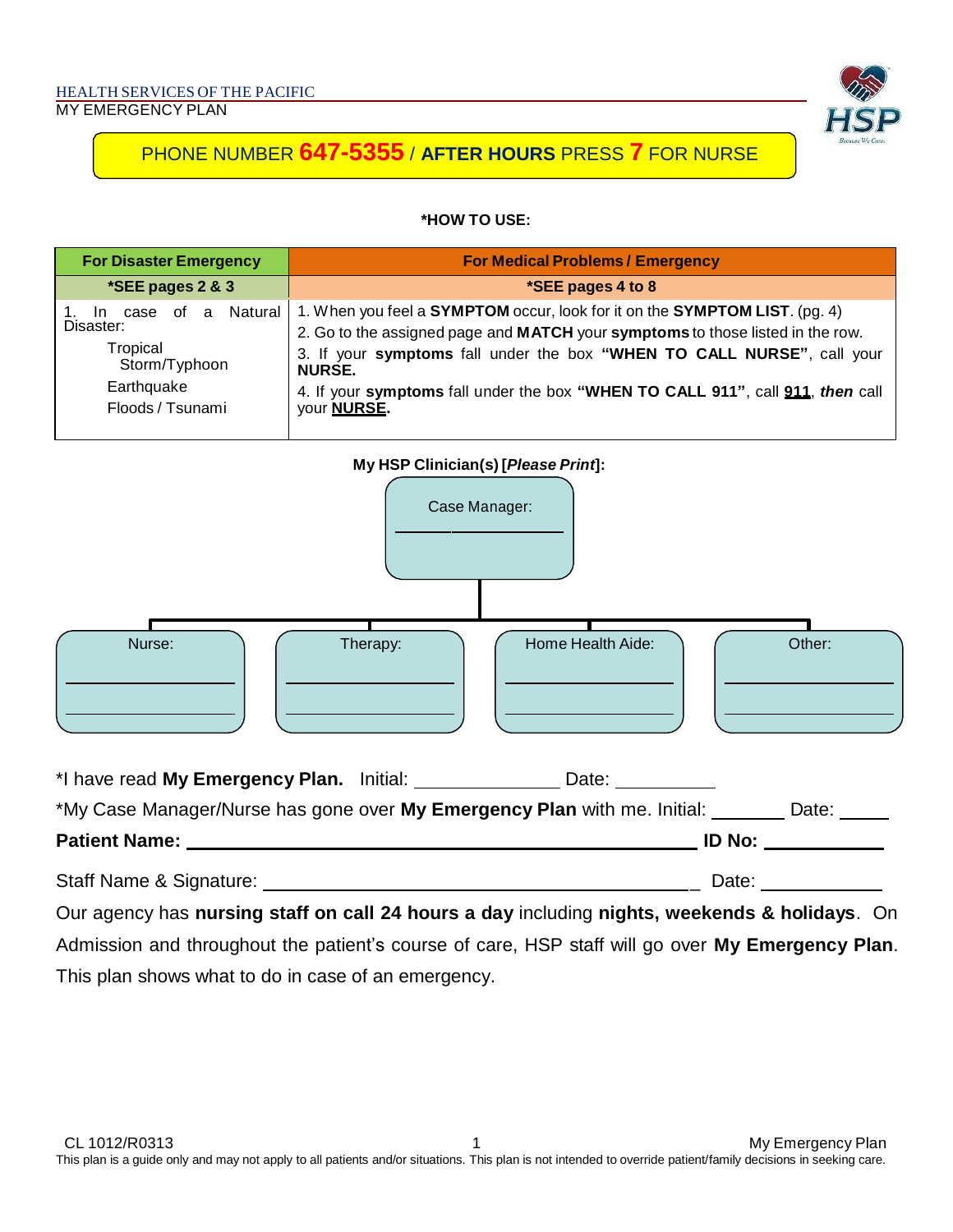

### **\*Please keep this information where you can find it.**

- 1. **My Emergency Plan** is activated when the Governor of Guam declares Guam in **Condition of Readiness 2**: A tropical storm/typhoon may possibly hit the island within 48 hours.
	- a. HSP staff will:
		- i. Organize with you and the DME company(s) to make sure that your supply of prescription medications, IV medications and backup oxygen will be able to last for about one week.
		- ii. Make sure that you will have enough wound care supplies to last about one week.
		- iii. If there is a need for safer shelter, HSP will help organize the transfer of you and your family to a reliable shelter

#### 2. **Durable Medical Equipment:**

| <b>LIST OF EQUIPMENT</b> | <b>COMPANY WHO ISSUED EQUIPMENT</b> | <b>PHONE NUMBER</b> |
|--------------------------|-------------------------------------|---------------------|
|                          |                                     |                     |
|                          |                                     |                     |
|                          |                                     |                     |
|                          |                                     |                     |

**\***In the event there is a Natural Disaster, HSP staff will contact you and your DME Company.

- 3. **Preparing for any type of Emergency** (Typhoon, Earthquake, or Pandemic Flu).
	- a. Store a two week supply of water and food. During an emergency, if you cannot get to a store, or if stores are out of supplies, it will be important for you to have extra supplies on hand. This can be useful in other types of emergencies, such as power outages and disasters.
	- b. Have any non-prescription drugs and other health supplies on hand, including pain relievers, stomach remedies, cough and cold medicines, fluids with electrolytes, vitamins, soap and tissue/paper towels/wet wipes.
	- c. To limit the spread of germs and prevent infection: Wash hands frequently with soap and water; cover coughs and sneezes with tissues.

**Basic Emergency Supply Kit** Emergency Supply List from the Homeland Security at [www.ready.gov](http://www.ready.gov/)

- □ Enough drinking water for 3 days. One gallon/person/day.
- $\Box$  Food for 3 days. Non-perishable food such as canned goods is preferred.
- □ 1 week supply of medications
- □ Bring your glasses (reading/vision) and backup glasses
- □ Battery-powered radio. Ensure extra batteries for device.<br>□ Flashlight(s) with extra batteries. LED penlights are best t
- Flashlight(s) with extra batteries. LED penlights are best to include in kit.
- $\Box$  Basic First Aid Kit.
- $\Box$  Plastic sheeting or tarps, rope and duct tape to create a temporary shelter is needed.
- $\Box$  Moist hand wipes or towelettes, garbage bags and plastic ties for personal sanitation.
- □ Wrench or pliers to turn off utilities
- □ Can opener for food
- $\Box$  Fill up the gas in ALL your cars
- □ Cellphone and charger
- 
- □ Pet food and extra water for pet<br>□ Important family documents such Important family documents such as copies of insurance policies, identification and bank account records in a waterproof, portable container
- □ Have enough cash for one week
- □ Pack enough clothes for 3 days.
- □ Matches in waterproof container
- □ Mess kits: paper plates, cups, utensils and paper towels.
- □ Paper, pencil and pens
- □ Books, games, puzzles and other activities.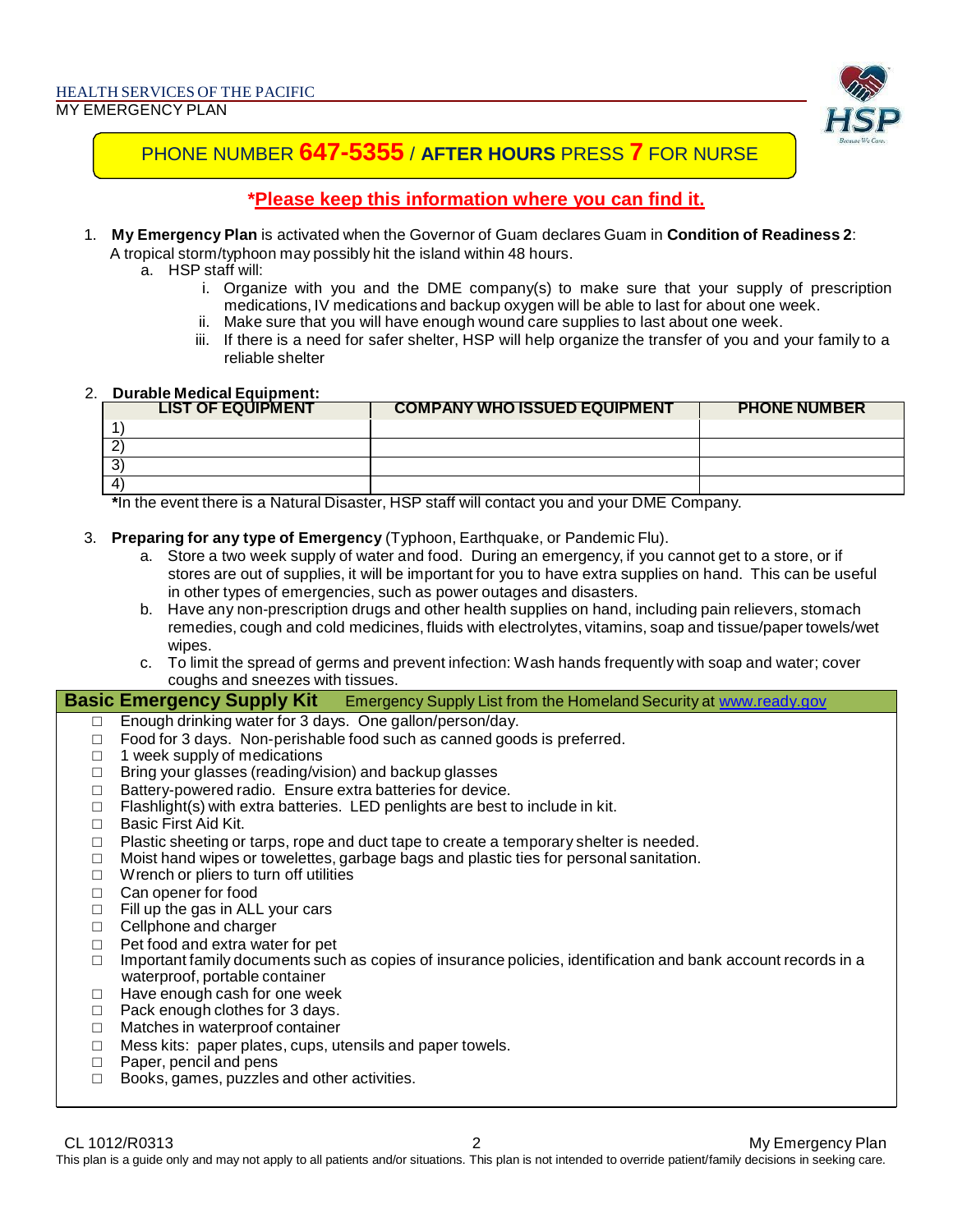|                                                                   | *SYMPTOM LIST:<br>Symptom:<br><b>Page Number:</b>                                                                                                       |                  |  |  |
|-------------------------------------------------------------------|---------------------------------------------------------------------------------------------------------------------------------------------------------|------------------|--|--|
| Pain<br><b>Difficulty Breathing</b><br>Fever<br>Fall              | "I hurt"<br>"I have trouble breathing"<br>"I have fever or chills"<br>"I fell down"                                                                     | Page 4           |  |  |
| <b>Mood Changes</b><br><b>Wound Changes</b>                       | "I am anxious or depressed"<br>"My wound has changed"                                                                                                   | Page 5           |  |  |
| <b>Movement Difficulty</b><br><b>Bleeding</b><br><b>Confusion</b> | "I have trouble moving"<br>"I see blood"<br>"I have trouble thinking"                                                                                   | Page 5           |  |  |
| <b>Body Function Changes</b>                                      | "My weight or appetite changed"<br>"I don't feel right"<br>"I feel sick to my stomach"<br>"I'm having bowel troubles"<br>"I'm having trouble urinating" | Page 5<br>Page 6 |  |  |
| <b>Diabetes</b><br>Other                                          | "I have Diabetes and I'm"<br>"Other problems"                                                                                                           | Page 6           |  |  |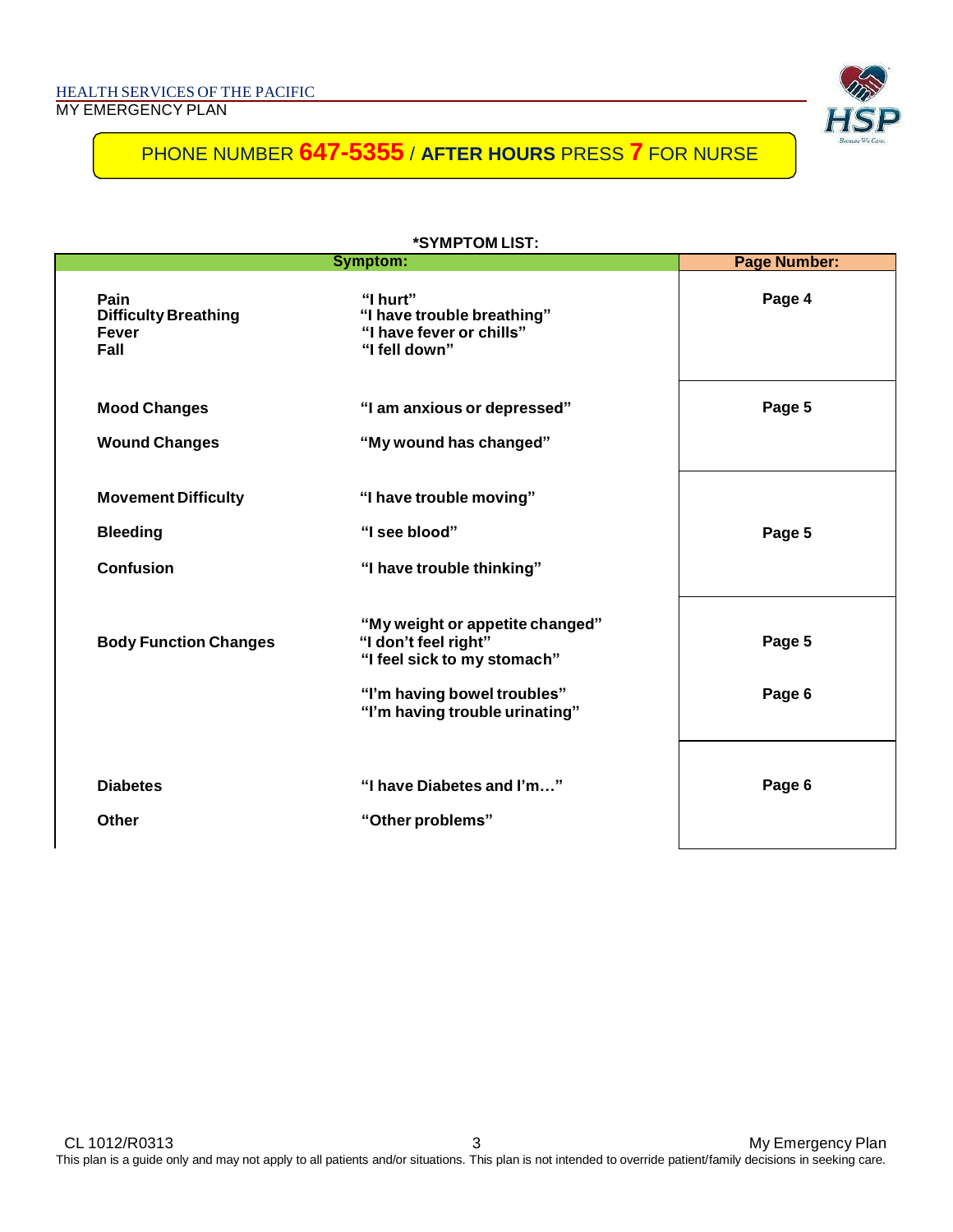

| <b>WHAT TO DO?</b>           | <b>CALL MY HOME HEALTH AGENCY WHEN:</b>                                                                                                                                                                          | <b>CALL 911 WHEN:</b>                                                                                                                                                                                                                                                                                                                 |  |  |
|------------------------------|------------------------------------------------------------------------------------------------------------------------------------------------------------------------------------------------------------------|---------------------------------------------------------------------------------------------------------------------------------------------------------------------------------------------------------------------------------------------------------------------------------------------------------------------------------------|--|--|
| I hurt                       | New pain OR pain is worse than usual<br>Unusual bad headache<br>Ears are ringing<br>My blood pressure is above: 1<br>Unusual low back pain<br>Chest pain or tightness of chest RELIEVED by rest<br>or medication | Severe or prolonged pain<br>Pain/discomfort in neck, jaw, back,<br>one or both arms, or stomach<br>Chest discomfort with<br>sweating/nausea<br>Sudden severe unusual headache<br>Sudden chest pain or pressure &<br>medications don't help (e.g.<br>Nitroglycerin as ordered by<br>physician), OR<br>Chest pain went away & came back |  |  |
| I have trouble<br>breathing  | Cough is worse<br>Harder to breathe when I lie flat<br>Chest tightness RELIEVED by rest or medication<br>My inhalers don't work<br>Changed color, thickness, odor of sputum (spit)                               | I can't breathe!<br>My skin is gray OR fingers/lips are<br>blue<br>Fainting<br>Frothy sputum (spit)                                                                                                                                                                                                                                   |  |  |
| I have fever or<br>chills    | Fever is above F<br>Chills/can't get warm                                                                                                                                                                        | chills, confusion or difficulty<br>concentrating                                                                                                                                                                                                                                                                                      |  |  |
| I fell                       | Dizziness or trouble with balance<br>Fell and hurt myself<br>Fell but didn't hurt myself                                                                                                                         | Fell and have severe pain                                                                                                                                                                                                                                                                                                             |  |  |
| <b>WHAT TO DO?</b>           | <b>CALL MY HOME HEALTH AGENCY WHEN:</b>                                                                                                                                                                          | <b>CALL 911 WHEN:</b>                                                                                                                                                                                                                                                                                                                 |  |  |
| I am anxious or<br>depressed | Always feeling anxious<br>Loss of appetite<br>Unable to concentrate<br>Trouble sleeping<br>Loss of hope<br>Constant sadness                                                                                      | I have a plan of hurting myself or<br>someone else                                                                                                                                                                                                                                                                                    |  |  |
| My wound<br>changed          | Change in drainage amount, color or odor<br>Increase in pain at wound site<br>Increase in redness/warmth at wound site<br>New skin problem                                                                       | F with<br>Fever is above _____<br>chills, confusion or difficulty<br>concentrating<br>Bleeding that won't stop                                                                                                                                                                                                                        |  |  |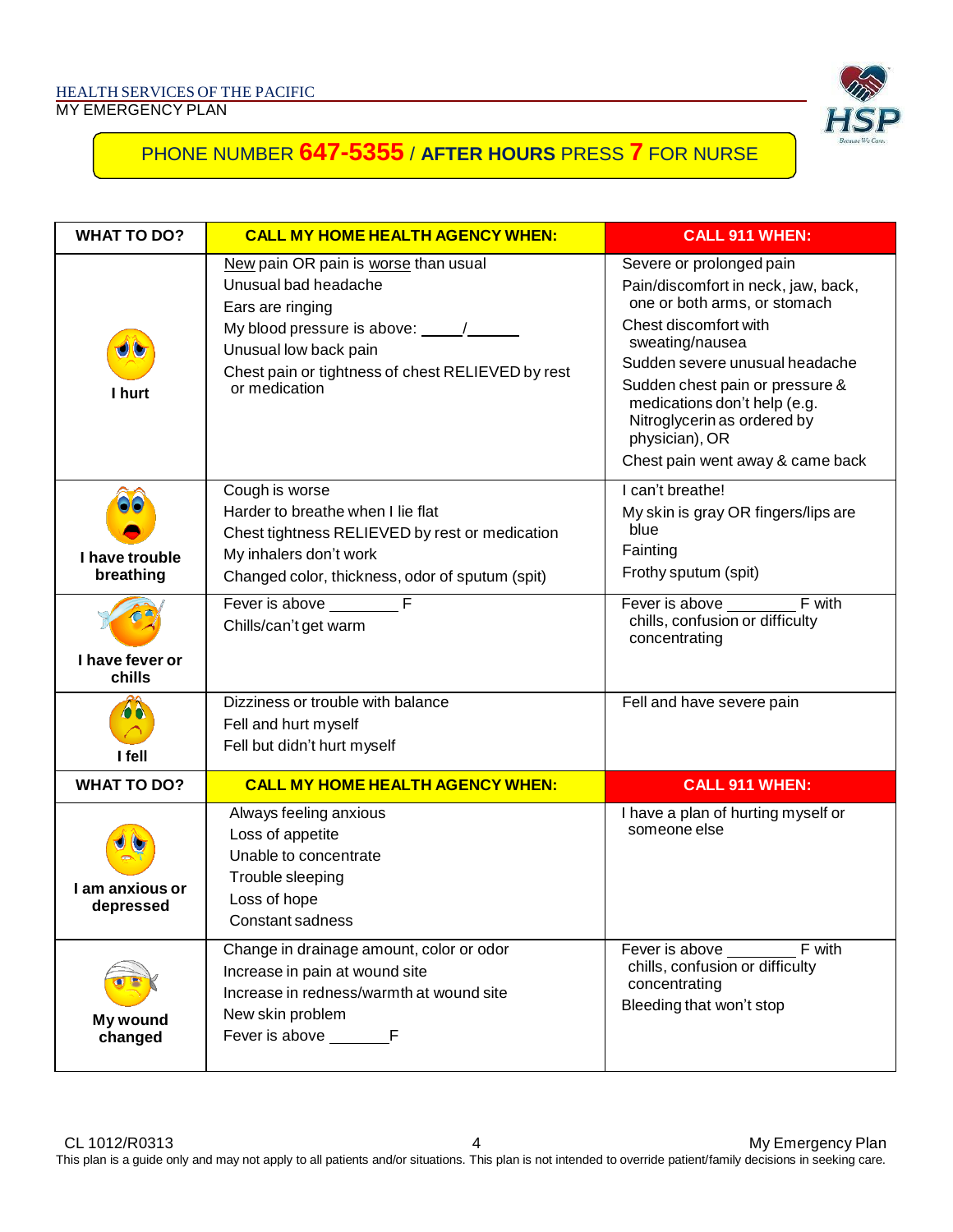

| WHAT TO DO?             | <b>CALL MY HOME HEALTH AGENCY WHEN:</b>                                                                                        | <b>CALL 911 WHEN:</b>                                                                                                                                                                                                                                                                                                     |
|-------------------------|--------------------------------------------------------------------------------------------------------------------------------|---------------------------------------------------------------------------------------------------------------------------------------------------------------------------------------------------------------------------------------------------------------------------------------------------------------------------|
| <b>Trouble Moving</b>   | One of my arms or legs is sore<br>My back is stiff / sore<br>I'm walking slower                                                | Suddenly my face, arm or leg is weaker / numb<br>/ won't move<br>Suddenly one hand grip is weaker or dropping<br>things such as a spoon<br>When "sticking out" my tongue is not in the<br>middle of mouth<br>When I smile, my mouth is uneven<br>When I raise my eyebrows, they are uneven<br>My face is numb or drooping |
| I see blood             | Bloody, cloudy, or change in urine color or<br>foul odor<br>Gums, nose, mouth or surgical site<br>bleeding<br>Unusual bruising | Bleeding that won't stop<br>Bleeding with confusion, weakness, dizziness<br>and fainting<br>Throwing up bright red blood or it looks like<br>coffee grounds<br>Large amount of bright red blood                                                                                                                           |
| <b>Trouble thinking</b> | Confused<br>Restless, agitated<br>Can't concentrate                                                                            | Sudden difficulty speaking<br>Unable to remember important names (my<br>own, spouse, children)<br>Suddenly I am unable to read. I can hear<br>others talking but can't understand what they<br>are saying                                                                                                                 |

| <b>WHAT TO DO?</b>                           | <b>CALL MY HOME HEALTH AGENCY WHEN:</b>                                                                                        | <b>CALL 911 WHEN:</b>                                                                                                                   |  |
|----------------------------------------------|--------------------------------------------------------------------------------------------------------------------------------|-----------------------------------------------------------------------------------------------------------------------------------------|--|
| $\sim$ 0<br>My weight or<br>appetite changed | I don't have an appetite<br>Lost Ibs in days<br>Gained ___ lbs in 1 day OR ___ lbs in ___ days<br>Feet/ankles/legs are swollen |                                                                                                                                         |  |
| I don't feel right                           | Weaker than usual<br>Dizzy, lightheaded, shaky<br>Very tired<br>Heart fluttering, skipping or racing<br><b>Blurred vision</b>  | Sudden numbness or weakness of<br>the face, arm or leg<br>Sudden difficulty speaking/slurred<br>words<br>Suddenly can't keep my balance |  |
| I feel sick to my<br>stomach                 | Throwing up<br>New coughing at night                                                                                           | Can't stop throwing up<br>Throwing up blood                                                                                             |  |